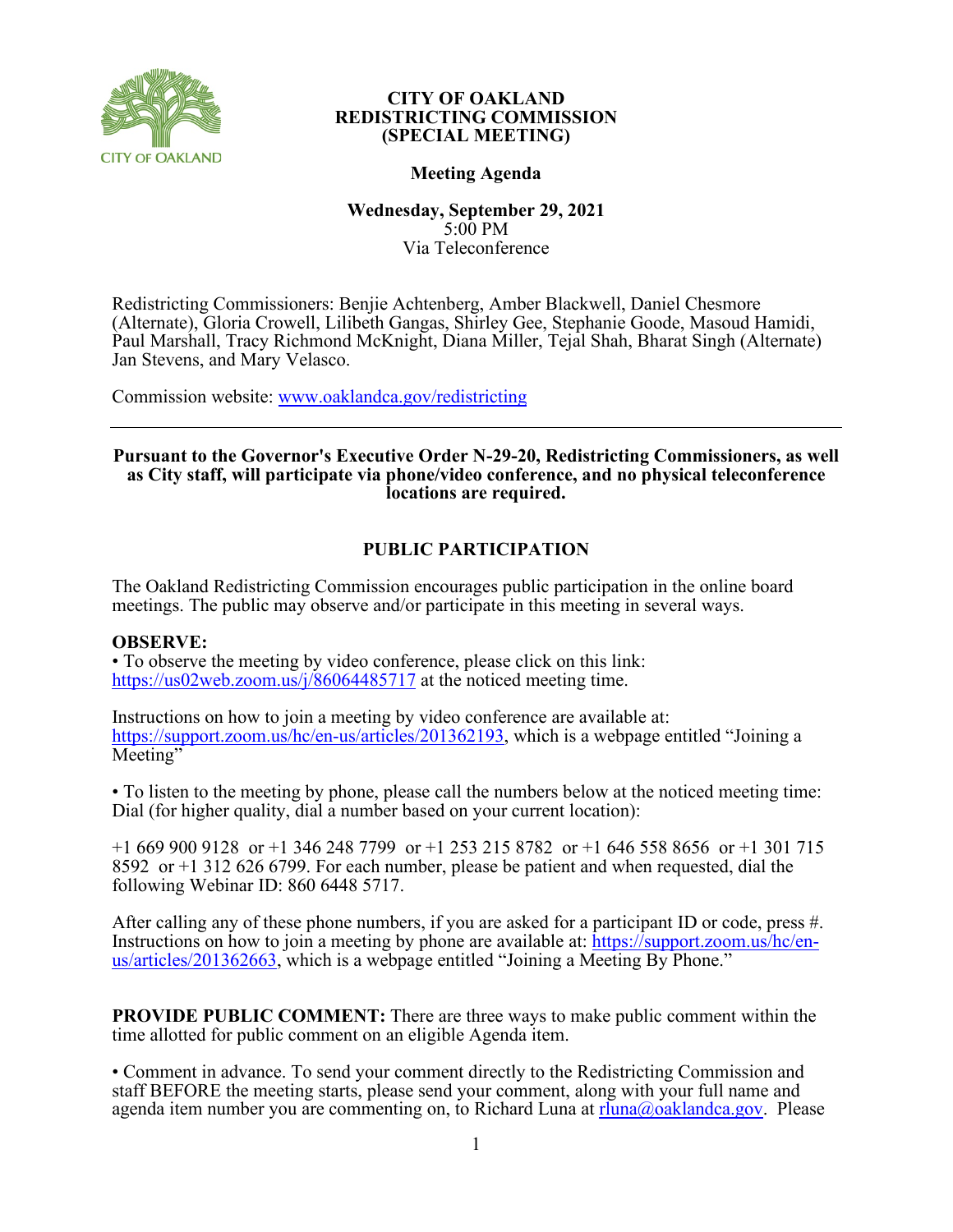### **Meeting Agenda (Continued)**

**Wednesday, September 29, 2021** 5:00 PM Via Teleconference

note that eComment submissions close one (1) hour before posted meeting time. All submitted public comment will be provided to the Commissioners prior to the meeting. • By Video Conference. To comment by Zoom video conference, click the "Raise Your Hand" button to request to speak when Public Comment is being taken on an eligible agenda item at the beginning of the meeting. You will then be unmuted, during your turn, and allowed to participate in public comment. After the allotted time, you will then be re-muted. Instructions on how to "Raise Your Hand" are available at: [https://support.zoom.us/hc/en-us/articles/205566129,](https://support.zoom.us/hc/en-us/articles/205566129) which is a webpage entitled "Raise Hand In Webinar."

• By Phone. To comment by phone, please call on one of the above listed phone numbers. You will be prompted to "Raise Your Hand" by pressing STAR-NINE ("\*9") to request to speak when Public Comment is being taken on a eligible agenda item at the beginning of the meeting. Once it is your turn, you will be unmuted and allowed to make your comment. After the allotted time, you will be re-muted. Instructions of how to raise your hand by phone are available at: [https://support.zoom.us/hc/en-us/articles/201362663,](https://support.zoom.us/hc/en-us/articles/201362663) which is a webpage entitled "Joining a Meeting by Phone."

If you have any questions about these protocols, please e-mail Richard Luna, at [rluna@oaklandca.gov.](mailto:rluna@oaklandca.gov)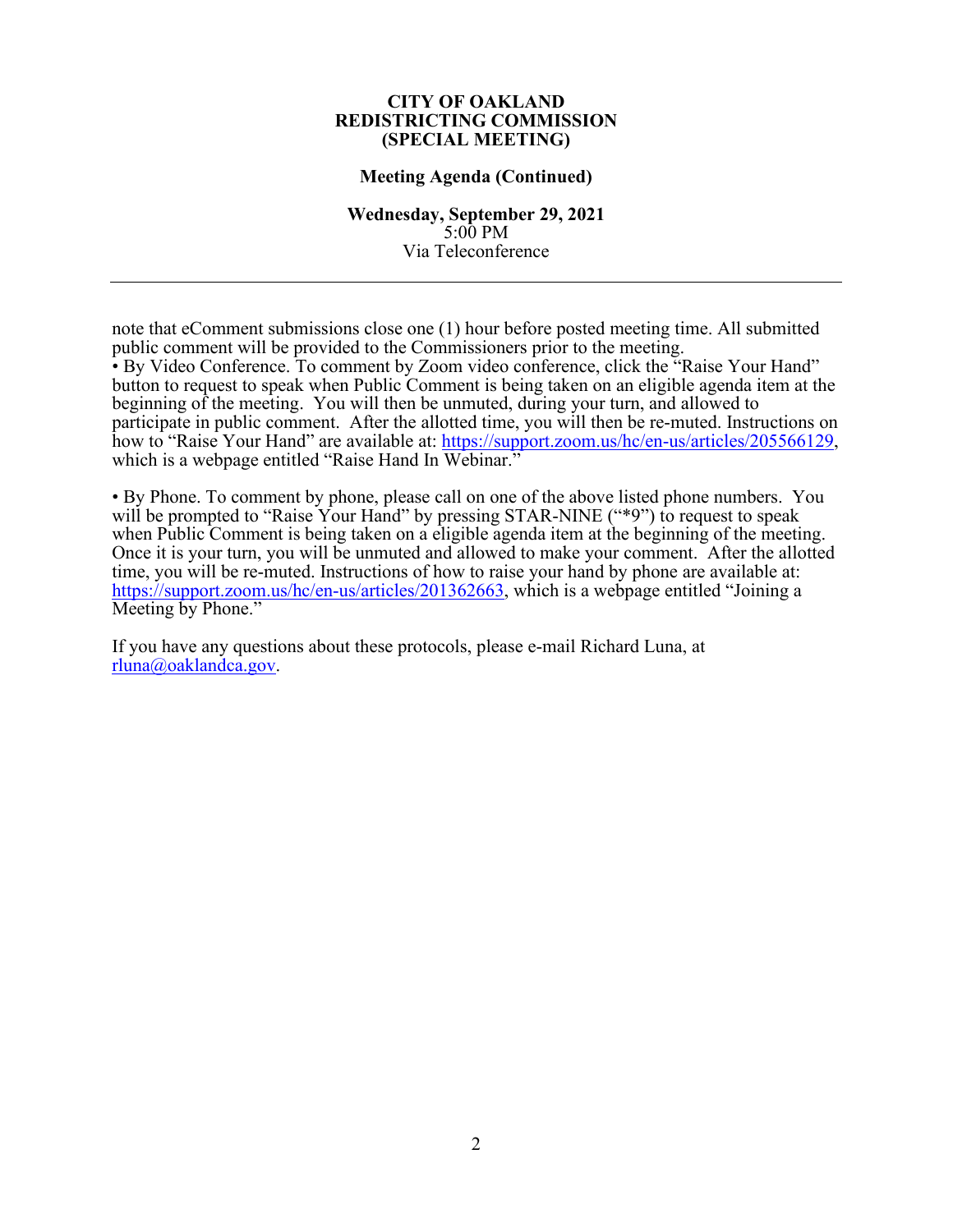## **Meeting Agenda (Continued)**

**Wednesday, September 29, 2021** 5:00 PM Via Teleconference

## **1. Roll Call and Determination of Quorum**

## **2. Open Forum**

Speakers will be called on by the facilitator as speakers "raise their hand" through video conference or by telephone. All speakers will be allotted a maximum of two minutes to address the Commission, unless amended by the Chair.

## **3. Disclosure Requirements by Commissioners**

Pursuant to Rule 13 of the Redistricting Commission's Rules of Procedures, Commissioners shall verbally report any contacts with the purpose of influencing the decision-making authority of the Commission. Contacts shall include, but is not limited to, verbal or written communications from a City Council Member, School Board Member, locally elected official, public entity, partisan lobbyist, or individual speaking on behalf of the aforementioned offices or entities.

## **4. Resolution to Continue Teleconference Meetings**

The Commission will consider adopting a resolution determining that conducting in- person meetings of the Oakland Redistricting Commission and its committees would present imminent risks to attendees' health, and electing to continue conducting meetings using teleconferencing in accordance with California government code section 54953(e), a provision of AB-361.

• [Proposed Resolution](#page-4-0)

## **5. Adjournment**

The meeting will adjourn upon the completion of the Commission's business.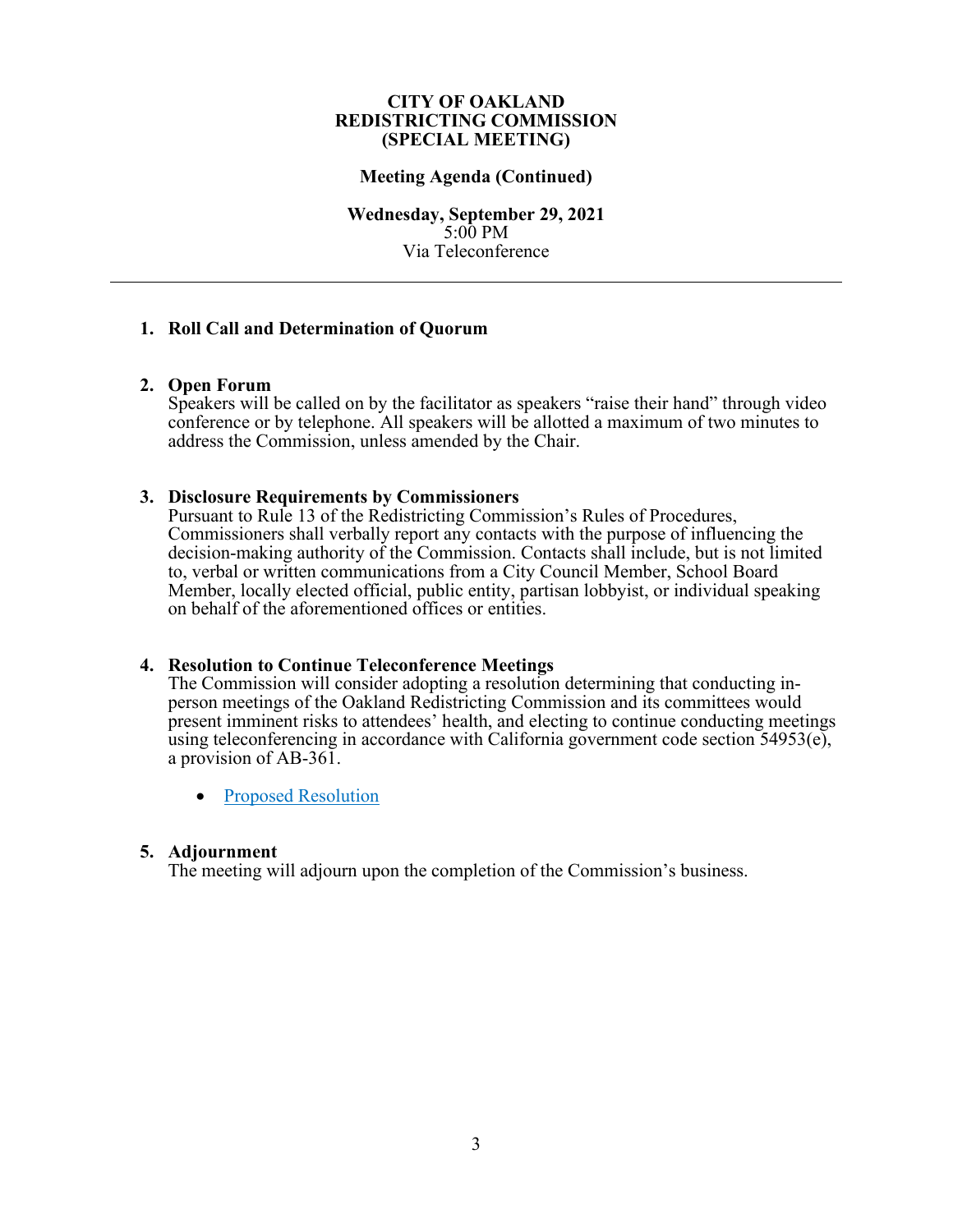## **Meeting Agenda (Continued)**

**Wednesday, September 29, 2021** 5:00 PM Via Teleconference

Do you need an ASL, Cantonese, Mandarin or Spanish interpreter or other assistance to participate? Please email [rluna@oaklandca.gov](mailto:rluna@oaklandca.gov) or call (510) 238-4756 or (510) 238-2007 for TDD/TTY five days in advance.

¿Necesita un intérprete en español, cantonés o mandarín, u otra ayuda para participar? Por favor envíe un correo electrónico a [rluna@oaklandca.gov](mailto:rluna@oaklandca.gov) o llame al (510) 238-4756 o al (510) 238-2007 para TDD/TTY por lo menos cinco días antes de la reunión. Gracias.

你需要手語,西班牙語,粵語或國語翻譯服務嗎?請在會議前五個工作天電郵 [rluna@oaklandca.gov](mailto:rluna@oaklandca.gov) 或 致電 (510) 238-4756 或 (510) 238-2007 TDD/TTY.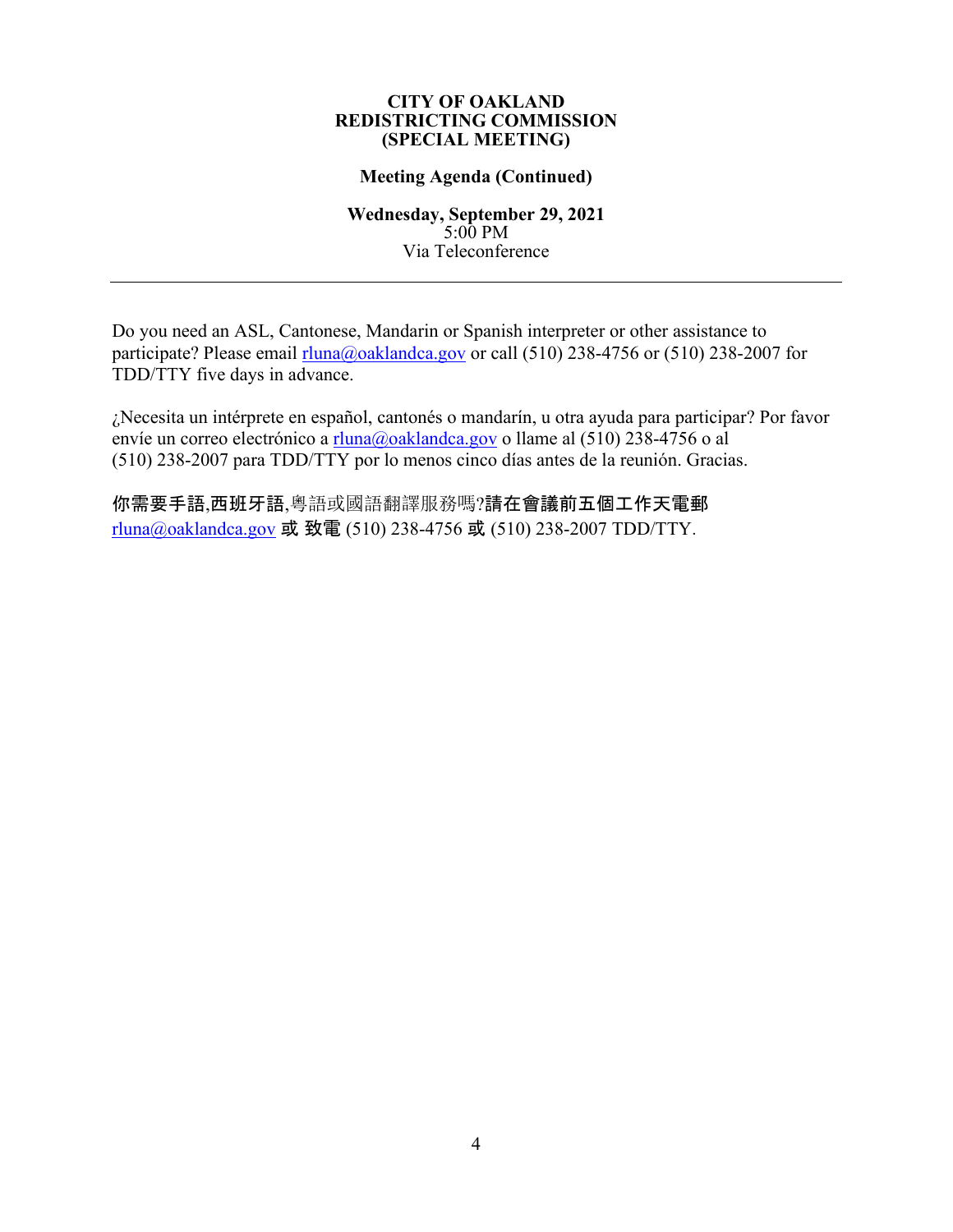APPROVED AS TO FORM AND LEGALITY

\_\_\_\_\_\_\_\_\_\_\_\_\_\_\_\_\_\_\_\_\_\_\_\_\_\_ **DRAFT**

CITY ATTORNEY'S OFFICE

# <span id="page-4-0"></span>**OAKLAND REDISTRICTING COMMISSION**

# **RESOLUTION NO. 21-002**

**ADOPT A RESOLUTION DETERMINING THAT CONDUCTING IN-PERSON MEETINGS OF THE OAKLAND REDISTRICTING COMMISSION AND ITS COMMITTEES WOULD PRESENT IMMINENT RISKS TO ATTENDEES' HEALTH, AND ELECTING TO CONTINUE CONDUCTING MEETINGS USING TELECONFERENCING IN ACCORDANCE WITH CALIFORNIA GOVERNMENT CODE SECTION 54953(e), A PROVISION OF AB-361.**

**WHEREAS,** on March 4, 2020, Governor Gavin Newsom declared a state of emergency related to COVID-19, pursuant to Government Code Section 8625, and such declaration has not been lifted or rescinded. *See* [https://www.gov.ca.gov/wp-content/uploads/2020/03/3.4.20-Coronavirus-](https://www.gov.ca.gov/wp-content/uploads/2020/03/3.4.20-Coronavirus-SOE-Proclamation.pdf)[SOE-Proclamation.pdf](https://www.gov.ca.gov/wp-content/uploads/2020/03/3.4.20-Coronavirus-SOE-Proclamation.pdf) 

**WHEREAS**, on March 9, 2020, the City Administrator in their capacity as the Director of the Emergency Operations Center (EOC), issued a proclamation of local emergency due to the spread of COVID-19 in Oakland, and on March 12, 2020, the City Council passed Resolution No. 88075 C.M.S. ratifying the proclamation of local emergency pursuant to Oakland Municipal Code (O.M.C.) section 8.50.050(C); and

**WHEREAS**, City Council Resolution No. 88075 remains in full force and effect to date; and

**WHEREAS**, the Centers for Disease Control (CDC) recommends physical distancing of at least six (6) feet whenever possible, avoiding crowds, and avoiding spaces that do not offer fresh air from the outdoors, particularly for people who are not fully vaccinated or who are at higher risk of getting very sick from COVID-19. *See* [https://www.cdc.gov/coronavirus/2019-ncov/prevent](https://www.cdc.gov/coronavirus/2019-ncov/prevent-getting-sick/prevention.html)[getting-sick/prevention.html;](https://www.cdc.gov/coronavirus/2019-ncov/prevent-getting-sick/prevention.html)

**WHEREAS**, the CDC recommends that people who live with unvaccinated people avoid activities that make physical distancing hard. *See* [https://www.cdc.gov/coronavirus/2019-ncov/your-health/about-covid-19/caring](https://www.cdc.gov/coronavirus/2019-ncov/your-health/about-covid-19/caring-for-children/families.html)[for-children/families.html;](https://www.cdc.gov/coronavirus/2019-ncov/your-health/about-covid-19/caring-for-children/families.html)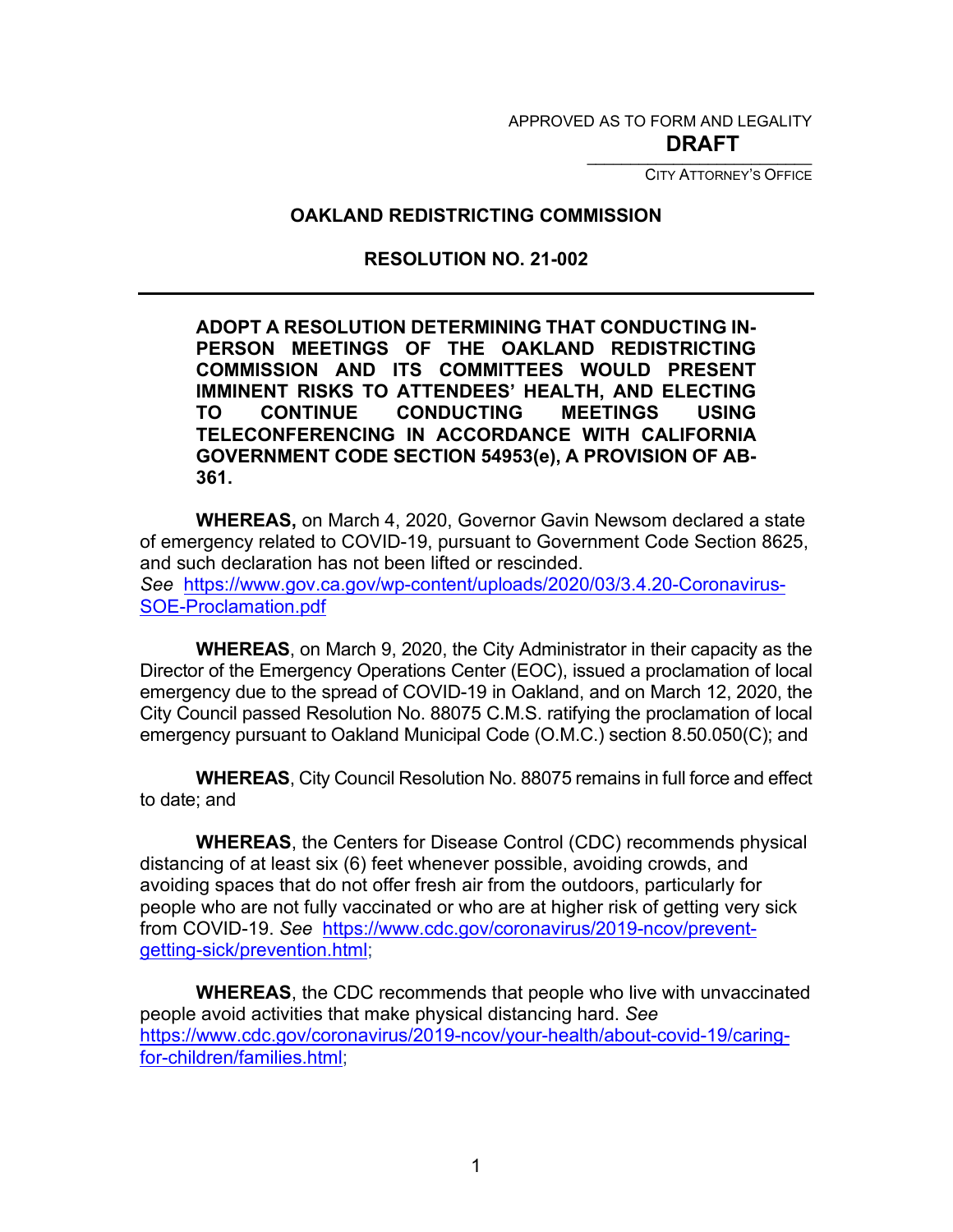**WHEREAS**, the CDC recommends that older adults limit in-person interactions as much as possible, particularly when indoors. *See* [https://www.cdc.gov/aging/covid19/covid19-older-adults.html;](https://www.cdc.gov/aging/covid19/covid19-older-adults.html)

**WHEREAS**, the CDC, the California Department of Public Health, and the Alameda County Public Health Department all recommend that people experiencing COVID-19 symptoms stay home. *See* [https://www.cdc.gov/coronavirus/2019-ncov/if-you-are-sick/steps-when](https://www.cdc.gov/coronavirus/2019-ncov/if-you-are-sick/steps-when-sick.html)[sick.html;](https://www.cdc.gov/coronavirus/2019-ncov/if-you-are-sick/steps-when-sick.html)

**WHEREAS**, persons without symptoms may be able to spread the COVID-19 virus. *See* [https://www.cdc.gov/coronavirus/2019-ncov/prevent-getting](https://www.cdc.gov/coronavirus/2019-ncov/prevent-getting-sick/prevention.html)[sick/prevention.html;](https://www.cdc.gov/coronavirus/2019-ncov/prevent-getting-sick/prevention.html)

**WHEREAS**, fully vaccinated persons who become infected with the COVID-19 Delta variant can spread the virus to others. *See* [https://www.cdc.gov/coronavirus/2019-ncov/vaccines/fully-vaccinated.html;](https://www.cdc.gov/coronavirus/2019-ncov/vaccines/fully-vaccinated.html)

**WHEREAS**, the City's public-meeting facilities are indoor facilities that do not designed to ensure circulation of fresh / outdoor air, particularly during periods of cold and/or rainy weather, and were not designed to ensure that attendees can remain six (6) feet apart; now therefore be it:

**WHEREAS,** holding in-person meetings would encourage community members to come to City facilities to participate in local government, and some of them would be at high risk of getting very sick from COVID-19 and/or would live with someone who is at high risk; and

**WHEREAS,** in-person meetings would tempt community members who are experiencing COVID-19 symptoms to leave their homes in order to come to City facilities and participate in local government; and

**WHEREAS,** attendees would use ride-share services and/or public transit to travel to in-person meetings, thereby putting them in close and prolonged contact with additional people outside of their households; now therefore be it:

**RESOLVED:** that the Oakland Redistricting Commission finds and determines that the foregoing recitals are true and correct and hereby adopts and incorporates them into this Resolution; and be it

**FURTHER RESOLVED:** that, based on these determinations and consistent with federal, state and local health guidance, the Oakland Redistricting Commission determines that conducting in-person meetings would pose imminent risks to the health of attendees; and be it